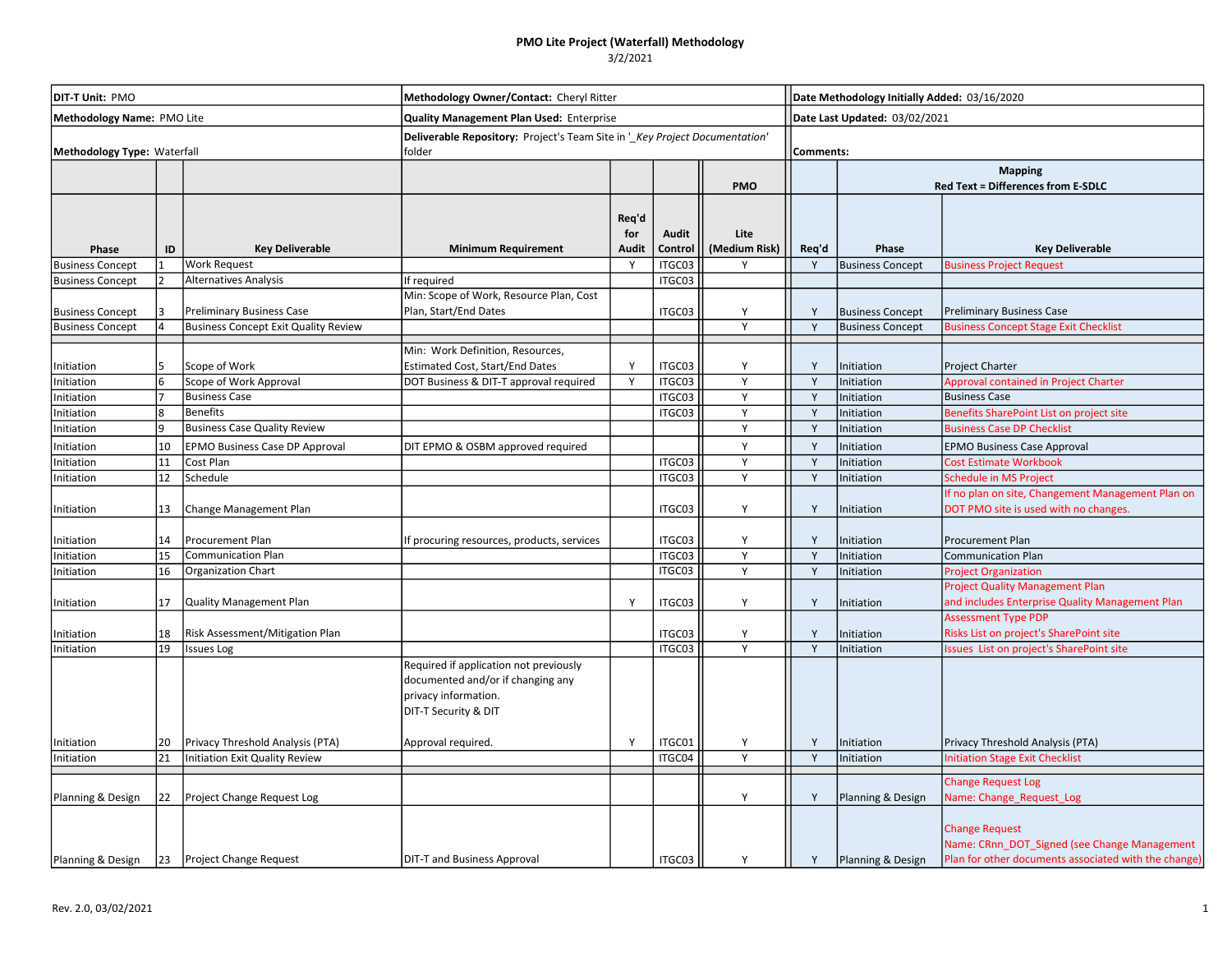# PMO Lite Project (Waterfall) Methodology

3/2/2021

|                   |    |                                                                                |                                           |              |                  |               |              | <b>Mapping</b>    |                                                          |
|-------------------|----|--------------------------------------------------------------------------------|-------------------------------------------|--------------|------------------|---------------|--------------|-------------------|----------------------------------------------------------|
|                   |    |                                                                                |                                           |              |                  | <b>PMO</b>    |              |                   | <b>Red Text = Differences from E-SDLC</b>                |
|                   |    |                                                                                |                                           |              |                  |               |              |                   |                                                          |
|                   |    |                                                                                |                                           | Req'd        |                  |               |              |                   |                                                          |
|                   |    |                                                                                |                                           | for          | Audit            | Lite          |              |                   |                                                          |
| Phase             | ID | <b>Key Deliverable</b>                                                         | <b>Minimum Requirement</b>                | Audit        | Control          | (Medium Risk) | Req'd        | Phase             | <b>Key Deliverable</b>                                   |
| Planning & Design | 24 | Project Change Request Quality Review                                          |                                           |              |                  | Υ             | Y            | Planning & Design | <b>Change Request Checklist</b>                          |
|                   |    |                                                                                |                                           |              |                  |               |              |                   | <b>EPMO Change Request Approval</b>                      |
| Planning & Design | 25 | <b>EPMO Change Request DP Approval</b>                                         | EPMO and/or OSBM approval (if required)   |              |                  | Υ<br>Y        | Y<br>Y       | Planning & Design | Name: CRnn State Signed                                  |
| Planning & Design | 26 | <b>SAP Cost Exception Report</b>                                               |                                           |              |                  | Y             | $\mathsf{Y}$ | Planning & Design | <b>SAP Cost Exception Report</b>                         |
| Planning & Design | 27 | Requirements Management Plan                                                   | Must be approved by Business and other    |              | ITGC03<br>ITGC01 |               |              | Planning & Design | Requirements Management Plan                             |
|                   |    |                                                                                | stakeholders, including Architecture,     |              | ITGC02           |               |              |                   |                                                          |
|                   | 28 | Requirements                                                                   | Security, Infrastructure, etc.            | Y            | ITGC03           | Υ             | Y            |                   | <b>Technology Solution Requirements Document (TSRD)</b>  |
| Planning & Design |    |                                                                                | Required on all sizes of work except on   |              | ITGC01           |               |              | Planning & Design |                                                          |
|                   |    |                                                                                | small operational work, this may be       |              | ITGC02           |               |              |                   |                                                          |
| Planning & Design | 29 | <b>Requirements Approval</b>                                                   | included in Work Definition.              | <sup>V</sup> | ITGC03           | Y             | Y            | Planning & Design | <b>Approval contained in TSRD</b>                        |
| Planning & Design | 30 | <b>Requirements Traceability Matrix</b>                                        |                                           |              |                  | Y             | Y            | Planning & Design | <b>Requirements Traceability Matrix</b>                  |
|                   |    |                                                                                |                                           |              | ITGC01           |               |              |                   | If required by EPMO, Documents in iServer or             |
| Planning & Design | 32 | Architecture Design                                                            |                                           |              | ITGC02           | Υ             | Y            | Planning & Design | Technical Architecture System Design (TASD)              |
| Planning & Design | 33 | Architecture DP Quality Review                                                 | If required by EPMO                       |              |                  | Y             | Y            | Planning & Design | <b>Architecture DP Checklist</b>                         |
|                   |    |                                                                                | If required by EPMO                       |              | ITGC01           |               |              |                   |                                                          |
| Planning & Design | 34 | EPMO Architecture DP Approval                                                  | DIT Architecture Approval required        |              | ITGC02           | Y             | Y            | Planning & Design | EPMO Architecture DP Approval                            |
| Planning & Design | 35 | Security DP Quality Review                                                     | If required by EPMO                       |              |                  | Y             | Y            | Planning & Design | <b>Security DP Checklist</b>                             |
|                   |    |                                                                                | If required by EPMO                       |              | ITGC01           |               |              |                   |                                                          |
| Planning & Design | 36 | <b>EPMO Security DP Approval</b>                                               | <b>DIT Approval Required</b>              |              | ITGC02           | Y             | Y            | Planning & Design | <b>EPMO Security DP Approval</b>                         |
|                   |    |                                                                                | If required, complete                     |              |                  |               |              |                   |                                                          |
| Planning & Design | 37 | <b>Architecture Exception Request</b>                                          | <b>DIT Approval Required</b>              |              |                  | Y             | Y            | Planning & Design | Architecture Exception Request                           |
|                   |    |                                                                                | If required, complete                     |              |                  |               |              |                   |                                                          |
| Planning & Design | 38 | <b>NCID Exception Request</b>                                                  | <b>DIT Approval Required</b>              |              | ITGC01           | Y             | Y            | Planning & Design | <b>NCID Exception Request</b>                            |
|                   |    |                                                                                | If required, complete                     |              |                  |               |              |                   |                                                          |
| Planning & Design | 39 | <b>Security Exception Request</b>                                              | <b>DIT Approval Required</b>              |              | ITGC01           | Υ             | Y            | Planning & Design | <b>Security Exception Request</b>                        |
| Planning & Design | 40 | Design Document                                                                |                                           | Y            | ITGC03           | Y             | Y            | Planning & Design | <b>Design Document</b>                                   |
|                   |    |                                                                                |                                           |              |                  |               |              |                   |                                                          |
| Planning & Design | 41 | Design Approval                                                                | Business and other stakeholders approvals | $\mathbf{Y}$ | ITGC03           | Υ             | $\mathsf{Y}$ | Planning & Design | <b>Approval contained in Design Document</b>             |
| Planning & Design | 42 | <b>Business Continuity Plan</b>                                                | If required                               |              | ITGC03           | Y             | Y            | Planning & Design | <b>Business Continuity Plan</b>                          |
| Planning & Design | 43 | Disaster Recovery Plan                                                         | If required                               |              | ITGC03           | Y             | Y            | Planning & Design | Disaster Recovery Plan                                   |
| Planning & Design | 44 | <b>Training Plan</b>                                                           | If required                               |              | ITGC03           | Y             | Y            | Planning & Design | <b>Training Plan</b>                                     |
| Planning & Design | 45 | <b>Test Plan</b>                                                               |                                           |              |                  | Y             | Y            | Planning & Design | <b>Test Plan</b>                                         |
| Planning & Design | 46 | <b>Acceptance Process and Criteria</b>                                         |                                           |              | ITGC03           | Υ             | Y            | Planning & Design | Acceptance Process and Criteria                          |
|                   |    |                                                                                | Must be approved by Business and other    |              |                  |               |              |                   | Approval contained in Acceptance Process and             |
| Planning & Design | 47 | Acceptance Process and Criteria Approval                                       | stakeholders                              |              | ITGC03           | Y             | Y            | Planning & Design | Criteria document                                        |
|                   |    |                                                                                | Required if there are changes to the      |              |                  |               |              |                   |                                                          |
| Planning & Design | 48 | Operational Level Agreement (OLA)                                              | current OLA.                              |              | ITGC04           | Υ             | Y            | Planning & Design | Operational Level Agreement (OLA)                        |
|                   |    |                                                                                | If required                               |              |                  |               |              |                   |                                                          |
| Planning & Design | 49 | Operational Level Agreement (OLA) Approval Must be approved by IT Stakeholders |                                           |              | ITGC04           | Υ             | Y            | Planning & Design | Approval contained in OLA                                |
| Planning & Design | 50 | <b>Business Approval to Exit P&amp;D</b>                                       |                                           |              | ITGC03           | Y             | Y            | Planning & Design | <b>Business Approval to Exit P&amp;D</b>                 |
| Planning & Design | 51 | P&D Exit Quality Review                                                        |                                           |              | ITGC04           | Υ             | Y            | Planning & Design | <b>P&amp;D Stage Exit Checklist</b>                      |
| Planning & Design |    | If RFP required, deliverables below:                                           |                                           |              |                  |               |              |                   | Planning & Design   If RFP required, deliverables below: |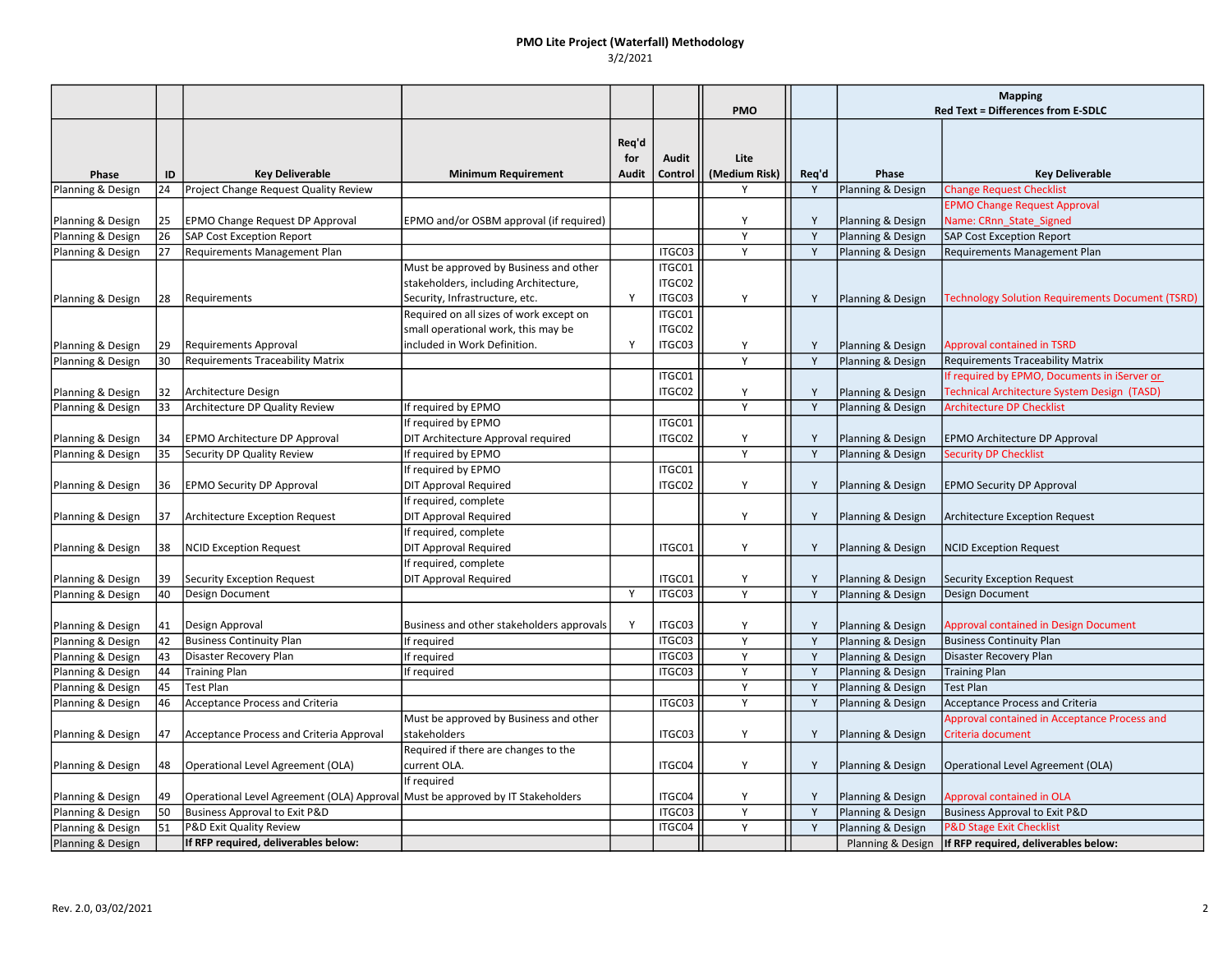#### PMO Lite Project (Waterfall) Methodology 3/2/2021

|                   |    |                                            |                                           |       |         | <b>PMO</b>     |       | <b>Mapping</b><br>Red Text = Differences from E-SDLC |                                                    |
|-------------------|----|--------------------------------------------|-------------------------------------------|-------|---------|----------------|-------|------------------------------------------------------|----------------------------------------------------|
|                   |    |                                            |                                           |       |         |                |       |                                                      |                                                    |
|                   |    |                                            |                                           | Reg'd |         |                |       |                                                      |                                                    |
|                   |    |                                            |                                           | for   | Audit   | Lite           |       |                                                      |                                                    |
| Phase             | ID | <b>Key Deliverable</b>                     | <b>Minimum Requirement</b>                | Audit | Control | (Medium Risk)  | Req'd | Phase                                                | <b>Key Deliverable</b>                             |
|                   |    |                                            |                                           |       |         |                |       |                                                      |                                                    |
| Planning & Design | 52 | RFP Request for Commodity/Service Form     |                                           |       | ITGC04  | Y              | Y     | Planning & Design                                    | RFP Request for Commodity/Service Form             |
| Planning & Design | 53 | RFP Disaster Recovery Assessment           |                                           |       | ITGC04  | Y              | Y     | Planning & Design                                    | RFP Disaster Recovery Assessment                   |
| Planning & Design | 54 | <b>RFP Sourcing Exception Request</b>      | If required for the RFP                   |       | ITGC04  | Y              | Y     | Planning & Design                                    | <b>RFP Sourcing Exception Request</b>              |
| Planning & Design | 55 | <b>RFP Hosting Exception Request</b>       | If required for the RFP                   |       | ITGC04  | Y              | Y     | Planning & Design                                    | <b>RFP Hosting Exception Request</b>               |
|                   |    |                                            |                                           |       | ITGC03  |                |       |                                                      |                                                    |
| Planning & Design | 56 | <b>RFP and Attachments</b>                 |                                           |       | ITGC04  | Y              | Y     | Planning & Design                                    | <b>RFP and Attachments</b>                         |
|                   |    |                                            |                                           |       | ITGC03  |                |       |                                                      |                                                    |
| Planning & Design | 57 | RFP Proposal Evaluation Plan               |                                           |       | ITGC04  | Y              | Y     | Planning & Design                                    | RFP Proposal Evaluation Plan                       |
| Planning & Design | 58 | <b>RFP Content Submission</b>              |                                           |       |         | $\overline{Y}$ | Y     | Planning & Design                                    | <b>RFP Content Submission</b>                      |
|                   |    |                                            |                                           |       | ITGC03  |                |       |                                                      |                                                    |
| Planning & Design | 59 | <b>RFP Individual Evaluation Workbooks</b> |                                           |       | ITGC04  | Y              | Y     | Planning & Design                                    | <b>RFP Individual Evaluation Workbooks</b>         |
|                   |    | RFP Oral Presentation/Demonstration        |                                           |       | ITGC03  |                |       |                                                      |                                                    |
| Planning & Design | 60 | Guide                                      |                                           |       | ITGC04  | Y              | Y     | Planning & Design                                    | RFP Oral Presentation/Demonstration Guide          |
| Planning & Design | 61 | RFP Consensus Evaluation Workbook          |                                           |       | ITGC03  | Y              | Y     | Planning & Design                                    | RFP Consensus Evaluation Workbook                  |
|                   |    | RFP Evaluation Report with Award           |                                           |       | ITGC03  |                |       |                                                      | RFP Evaluation Report with Award                   |
| Planning & Design | 62 | Recommendation                             |                                           |       | ITGC04  | Y              | Y     | Planning & Design                                    | Recommendation                                     |
|                   |    |                                            | Business and other stakeholders approvals |       | ITGC03  |                |       |                                                      |                                                    |
| Planning & Design | 63 | RFP Evaluation Report Approvals            | required.                                 |       | ITGC04  | Y              | Y     | Planning & Design                                    | <b>RFP Evaluation Report Approvals</b>             |
| Planning & Design | 64 | <b>RFP CIO Presentation</b>                |                                           |       |         | Y              | Y     | Planning & Design                                    | <b>RFP CIO Presentation</b>                        |
| Planning & Design | 65 | <b>RFP Evaluation Review Checklist</b>     |                                           |       |         | Y              | Y     | Planning & Design                                    | <b>RFP Evaluation Review Checklist</b>             |
| Planning & Design | 66 | EPMO RFP Review DP Approval                | <b>DPMO Approval Required</b>             |       |         | Y              | Y     | Planning & Design                                    | EPMO RFP Review DP Approval                        |
|                   |    | EPMO Contract Award Review DP              |                                           |       |         |                |       |                                                      |                                                    |
| Planning & Design | 67 | Approval                                   | <b>DPMO Approval Required</b>             |       |         | Y              | Y     | Planning & Design                                    | EPMO Contract Award Review DP Approval             |
|                   |    | If Invitation for Bid (IFB) required,      |                                           |       |         |                |       |                                                      | If Invitation for Bid (IFB) required, deliverables |
| Planning & Design |    | deliverables below:                        |                                           |       |         |                |       | Planning & Design                                    | below:                                             |
|                   |    |                                            |                                           |       | ITGC03  |                |       |                                                      |                                                    |
| Planning & Design | 68 | IFB Request for Commodity/Service Form     |                                           |       | ITGC04  | Y              | Y     | Planning & Design                                    | IFB Request for Commodity/Service Form             |
|                   |    |                                            |                                           |       | ITGC03  |                |       |                                                      |                                                    |
| Planning & Design | 69 | IFB Disaster Recovery Assessment           | If required for IFB                       |       | ITGC04  | Y              | Y     | Planning & Design                                    | IFB Disaster Recovery Assessment                   |
| Planning & Design | 70 | IFB Sourcing Exception Request             | If required for IFB                       |       | ITGC04  | Y              | Y     | Planning & Design                                    | IFB Sourcing Exception Request                     |
| Planning & Design | 71 | IFB Hosting Exception Request              | If required for IFB                       |       | ITGC04  | Y              | Y     | Planning & Design                                    | <b>IFB Hosting Exception Request</b>               |
|                   |    |                                            |                                           |       | ITGC03  |                |       |                                                      |                                                    |
| Planning & Design | 72 | IFB and Attachments                        |                                           |       | ITGC04  | Υ              | Y     | Planning & Design                                    | IFB and Attachments                                |
|                   |    |                                            |                                           |       | ITGC03  |                |       |                                                      |                                                    |
| Planning & Design | 73 | <b>IFB Statement of Work</b>               | May be required for Extensive Services    |       | ITGC04  | Υ              | Y     | Planning & Design                                    | <b>IFB Statement of Work</b>                       |
| Planning & Design | 74 | <b>IFB Bid Review Checklist</b>            |                                           |       |         | Y              | Y     | Planning & Design                                    | <b>IFB Bid Review Checklist</b>                    |
|                   |    |                                            | Business and other stakeholders approvals |       |         |                |       |                                                      |                                                    |
| Planning & Design | 75 | <b>IFB Award Approval</b>                  | required.                                 |       | ITGC04  | Y              | Y     | Planning & Design                                    | <b>IFB Award Approval</b>                          |
|                   |    | IF Request for Quote (RFQ) required,       |                                           |       |         |                |       |                                                      | IF Request for Quote (RFQ) required, deliverables  |
| Planning & Design |    | deliverables below:                        |                                           |       |         |                |       | Planning & Design                                    | below:                                             |
|                   |    |                                            |                                           |       | ITGC03  |                |       |                                                      |                                                    |
| Planning & Design | 76 | RFQ Request for Commodity/Service Form     |                                           |       | ITGC04  | Y              | Y     | Planning & Design                                    | RFQ Request for Commodity/Service Form             |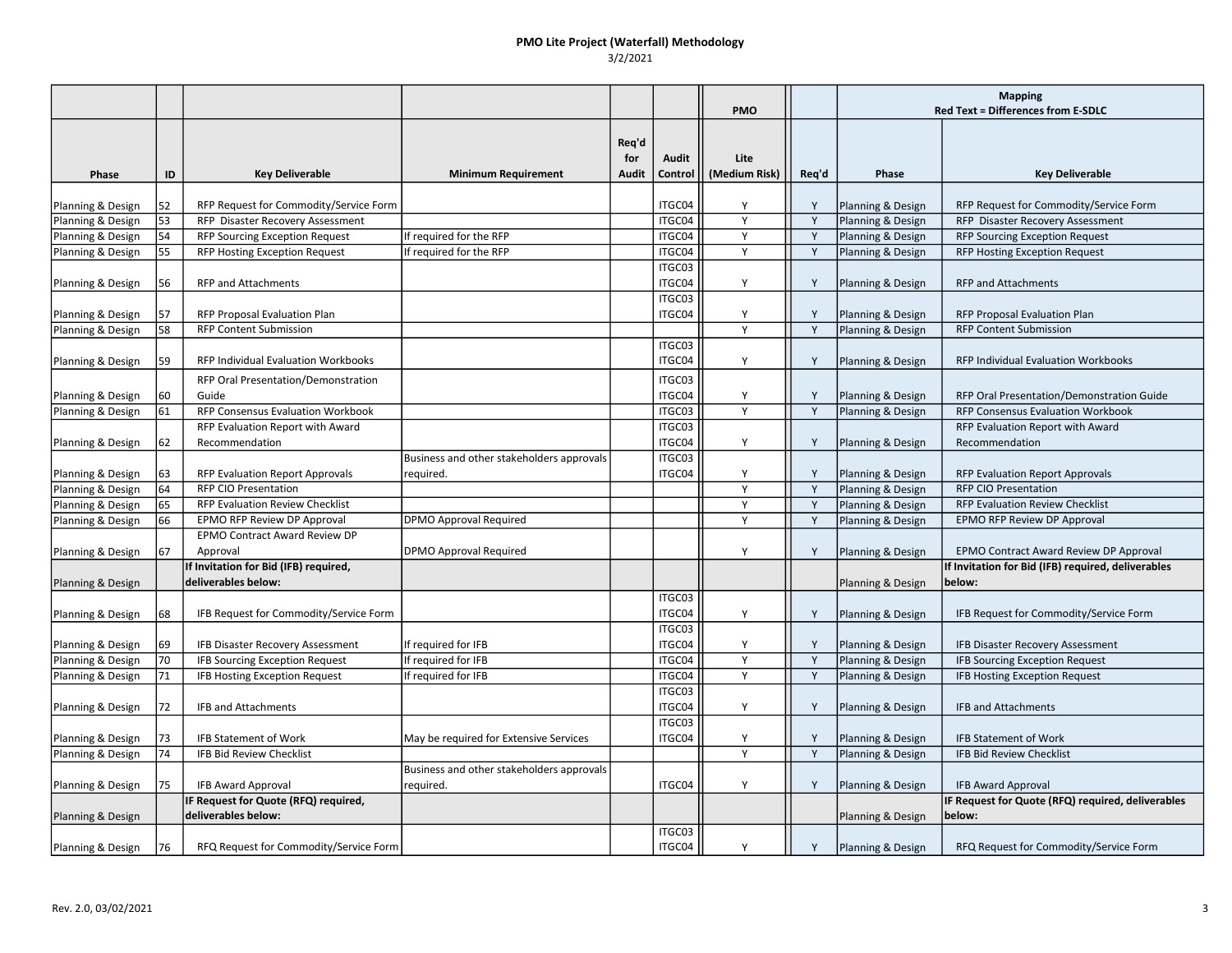#### PMO Lite Project (Waterfall) Methodology 3/2/2021

|                   |    |                                                                              |                                           |                       |                  | <b>PMO</b>            |       | <b>Mapping</b><br><b>Red Text = Differences from E-SDLC</b> |                                                                              |
|-------------------|----|------------------------------------------------------------------------------|-------------------------------------------|-----------------------|------------------|-----------------------|-------|-------------------------------------------------------------|------------------------------------------------------------------------------|
| Phase             | ID | <b>Key Deliverable</b>                                                       | <b>Minimum Requirement</b>                | Req'd<br>for<br>Audit | Audit<br>Control | Lite<br>(Medium Risk) | Req'd | Phase                                                       | <b>Key Deliverable</b>                                                       |
|                   |    |                                                                              |                                           |                       | ITGC03           |                       |       |                                                             |                                                                              |
| Planning & Design | 77 | RFQ Disaster Recovery Assessment                                             | If required for RFQ                       |                       | ITGC04           | Y                     | Y     | Planning & Design                                           | RFQ Disaster Recovery Assessment                                             |
| Planning & Design | 78 | RFQ Sourcing Exception Request                                               | If required for RFQ                       |                       | ITGC04           | Y                     | Y     | Planning & Design                                           | RFQ Sourcing Exception Request                                               |
| Planning & Design | 79 | RFQ Hosting Exception Request                                                | If required for RFQ                       |                       | ITGC04           | Y                     | Y     | Planning & Design                                           | RFQ Hosting Exception Request                                                |
| Planning & Design | 80 | RFQ and Attachments                                                          |                                           |                       | ITGC03<br>ITGC04 | Y                     | Y     | Planning & Design                                           | RFQ and Attachments                                                          |
| Planning & Design | 81 | <b>RFQ Market Research</b>                                                   |                                           |                       | ITGC03<br>ITGC04 | Y                     | Y     | Planning & Design                                           | <b>RFQ Market Research</b>                                                   |
| Planning & Design | 82 | RFQ Estimate or Unofficial Quote                                             |                                           |                       | ITGC04           | Y                     | Y     | Planning & Design                                           | RFQ Estimate or Unofficial Quote                                             |
|                   |    |                                                                              |                                           |                       | ITGC03           |                       |       |                                                             |                                                                              |
| Planning & Design | 83 | RFQ Statement of Work                                                        |                                           |                       | ITGC04           | Y                     | Y     | Planning & Design                                           | RFQ Statement of Work                                                        |
|                   |    |                                                                              |                                           |                       | ITGC03           |                       |       |                                                             |                                                                              |
| Planning & Design | 84 | <b>RFQ Quote Review Document</b>                                             |                                           |                       | ITGC04           | Υ                     | Y     | Planning & Design                                           | RFQ Quote Review Document                                                    |
|                   |    |                                                                              | Business and other stakeholders approvals |                       |                  |                       |       |                                                             |                                                                              |
| Planning & Design | 85 | RFQ Award Approval                                                           | required.                                 |                       | ITGC04           | Y                     | Y     | Planning & Design                                           | <b>RFQ Award Approval</b>                                                    |
|                   |    | If Contract Modifications through<br>Amendment required, deliverables below: |                                           |                       |                  |                       |       | Planning & Design                                           | If Contract Modifications through Amendment<br>required, deliverables below: |
| Planning & Design |    | Amendment Request for                                                        |                                           |                       | ITGC03           |                       |       |                                                             |                                                                              |
| Planning & Design | 86 | Commodity/Service Form                                                       |                                           |                       | ITGC04           | Y                     | Y     | Planning & Design                                           | Amendment Request for Commodity/Service Form                                 |
|                   |    | Amendment Disaster Recovery                                                  | May be required if change in scope of     |                       | ITGC03           |                       |       |                                                             |                                                                              |
| Planning & Design | 87 | Assessment                                                                   | work                                      |                       | ITGC04           | Y                     | Y     | Planning & Design                                           | Amendment Disaster Recovery Assessment                                       |
| Planning & Design | 88 | <b>Amendment Sourcing Exception Request</b>                                  | If required for Ammendment                |                       | ITGC04           | Y                     | Y     | Planning & Design                                           | <b>Amendment Sourcing Exception Request</b>                                  |
| Planning & Design | 89 | Amendment Hosting Exception Request                                          | If required for Ammendment                |                       | ITGC04           | Y                     | Y     | Planning & Design                                           | Amendment Hosting Exception Request                                          |
|                   |    |                                                                              |                                           |                       | ITGC03           |                       |       |                                                             |                                                                              |
| Planning & Design | 90 | Admendment and Attachments                                                   |                                           |                       | ITGC04           | Y                     | Y     | Planning & Design                                           | Admendment and Attachments                                                   |
|                   |    |                                                                              |                                           |                       | ITGC03           |                       |       |                                                             |                                                                              |
| Planning & Design | 91 | Amendment Market Research                                                    |                                           |                       | ITGC04           | Y                     | Y     | Planning & Design                                           | Amendment Market Research                                                    |
|                   |    |                                                                              |                                           |                       | ITGC03           |                       |       |                                                             |                                                                              |
| Planning & Design | 92 | Amendment Estimate or Unofficial Quote                                       |                                           |                       | ITGC04           | Y                     | Y     | Planning & Design                                           | Amendment Estimate or Unofficial Quote                                       |
|                   |    |                                                                              | May be required for additional work       |                       | ITGC03           |                       |       |                                                             |                                                                              |
| Planning & Design | 93 | Amendment Statement of Work                                                  | within scope of work in existing contract |                       | ITGC04           | Y                     | Y     | Planning & Design                                           | Amendment Statement of Work                                                  |
|                   |    |                                                                              | Business and other stakeholders approvals |                       |                  |                       |       |                                                             |                                                                              |
| Planning & Design | 94 | Ammendment Approval                                                          | required.                                 |                       | ITGC04           | Y                     | Y     | Planning & Design                                           | Ammendment Approval                                                          |
|                   |    | <b>IF Request for Information (RFI),</b>                                     |                                           |                       |                  |                       |       |                                                             |                                                                              |
| Planning & Design |    | deliverables below:                                                          |                                           |                       |                  |                       |       | Planning & Design                                           | IF Request for Information (RFI), deliverables below:                        |
|                   |    |                                                                              |                                           |                       | ITGC03           |                       |       |                                                             |                                                                              |
| Planning & Design | 95 | RFI                                                                          |                                           |                       | ITGC04           | Y                     | Y     | <b>Execute &amp; Build</b>                                  | <b>RFI</b>                                                                   |
|                   |    |                                                                              |                                           |                       | ITGC01           |                       |       |                                                             |                                                                              |
| Execute & Build   | 31 | Application Architecture Design (AAD)                                        | DIT-T Architecture Approval Required      | Y                     | ITGC02           | Y                     | Y     | <b>Execute &amp; Build</b>                                  | Application Architecture Design (AAD)                                        |
|                   |    | Code Structural Quality Analysis (CAST)                                      |                                           |                       |                  |                       |       |                                                             |                                                                              |
| Execute & Build   | 96 | Report                                                                       | If required                               |                       |                  | Y                     | Y     | <b>Execute &amp; Build</b>                                  | Code Structural Quality Analysis (CAST) Report                               |